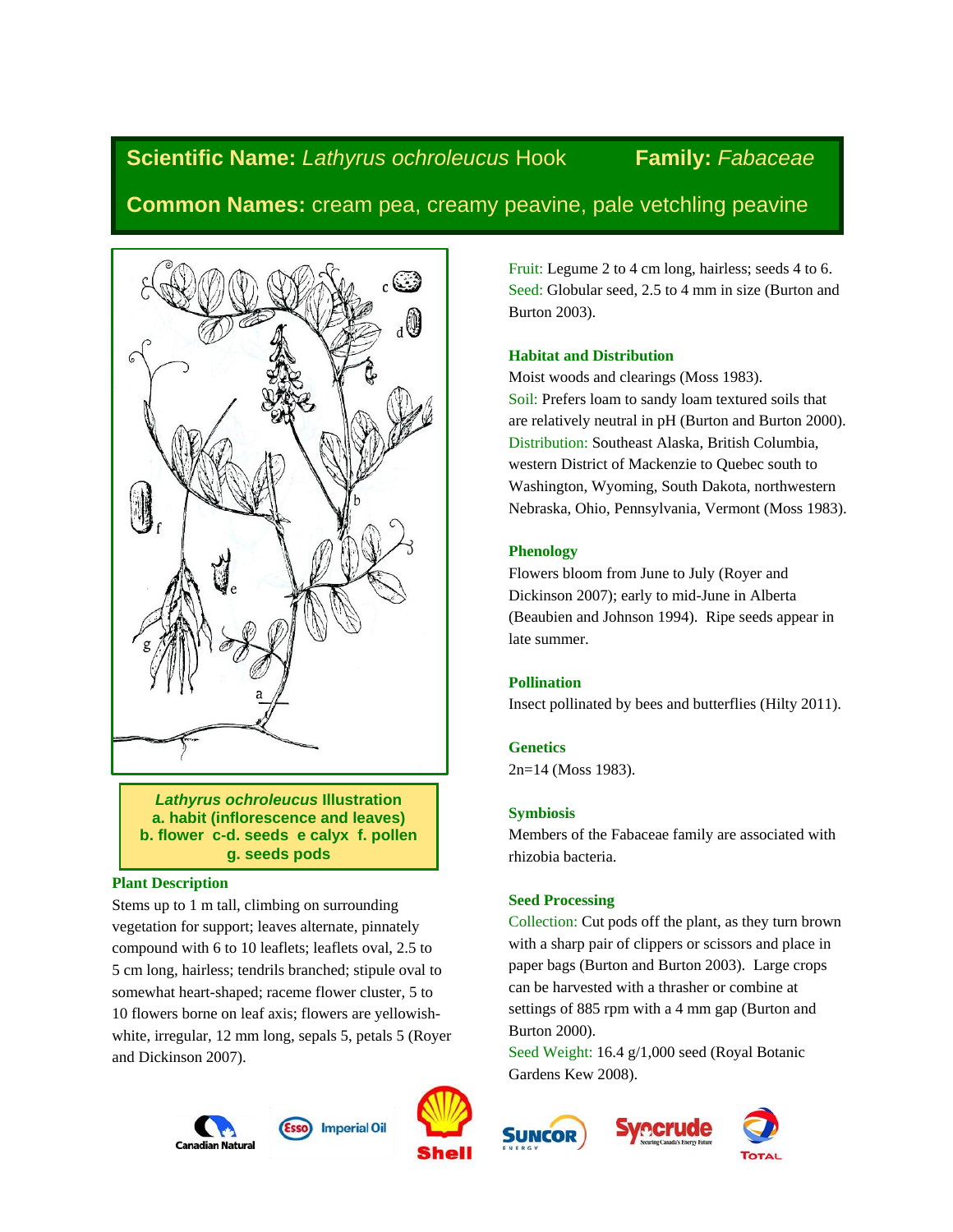Fruit/Seed by Weight: 61 seeds/g or 16.4 g/1,000 seeds (Burton and Burton 2003). Harvest Dates: End of July to early September. Cleaning: Put through vacuum separator with speed set high although suction many lose some smaller seeds. Alternatively fanning mill separation can be used if needed (Burton and Burton 2003). Storage Behaviour: Orthodox, seeds can be dried, without damage, to low moisture contents. Longevity increases with reductions in both moisture content and temperature (Royal Botanic Gardens Kew 2008). Storage: Cool dry storage (Burton and Burton 2003). Longevity: Reported to remain in seed bank for many years before germinating (Tannas 1997).

#### **Propagation**

Germination: Germinate better in cooler conditions. At 25/15°C, it takes 18 days for seeds to begin germinating (Burton and Burton 2003). Pre-treatment: Stratification or scarification scoring or

cracking the seed coat is beneficial for most legume species.

Direct Seeding: Sow in fall to allow winter stratification to assist in breaking seed dormancy (Burton and Burton 2003).

Seed Rate: Optimal seeding rate not known, but Smith and Smith (2000) suggest 60 to 100 pure live seed per linear metre.

#### **Aboriginal/Food Uses**

Food: *L. ochroleucus* contains neurotoxins that, if eaten in moderation, are a nutritious food; but if eaten exclusively for more than 10 days can be poisonous (Mackinnon et al. 2009).

#### **Wildlife/Forage Usage**

Wildlife/Livestock: Good forage for both wildlife and livestock high in protein and nutrients (Tannas 1997). Grazing Response: Decreaser (Tannas 1997).

#### **Reclamation Potential**

Peavine is found to grow naturally in disturbed areas though is not good competitor. It can tolerate saline







soils but pH must be close to neutral (Burton and Burton 2003).



*Lathyrus ochroleucus* **flower**

#### **Notes**

*L. ochroleucus* is listed as 83% intact (less occurrences than expected) in the Alberta oil sands region (Alberta Biodiversity Monitoring Institute 2014).

#### **Photo Credits**

Photo 1: Jason Hollinger @ Wiki commons 2009.

#### **References**

Alberta Biodiversity Monitoring Institute, 2014. The status of biodiversity in the oil sands region of Alberta. Alberta Biodiversity Monitoring Institute, Edmonton, Alberta. 47 pp.